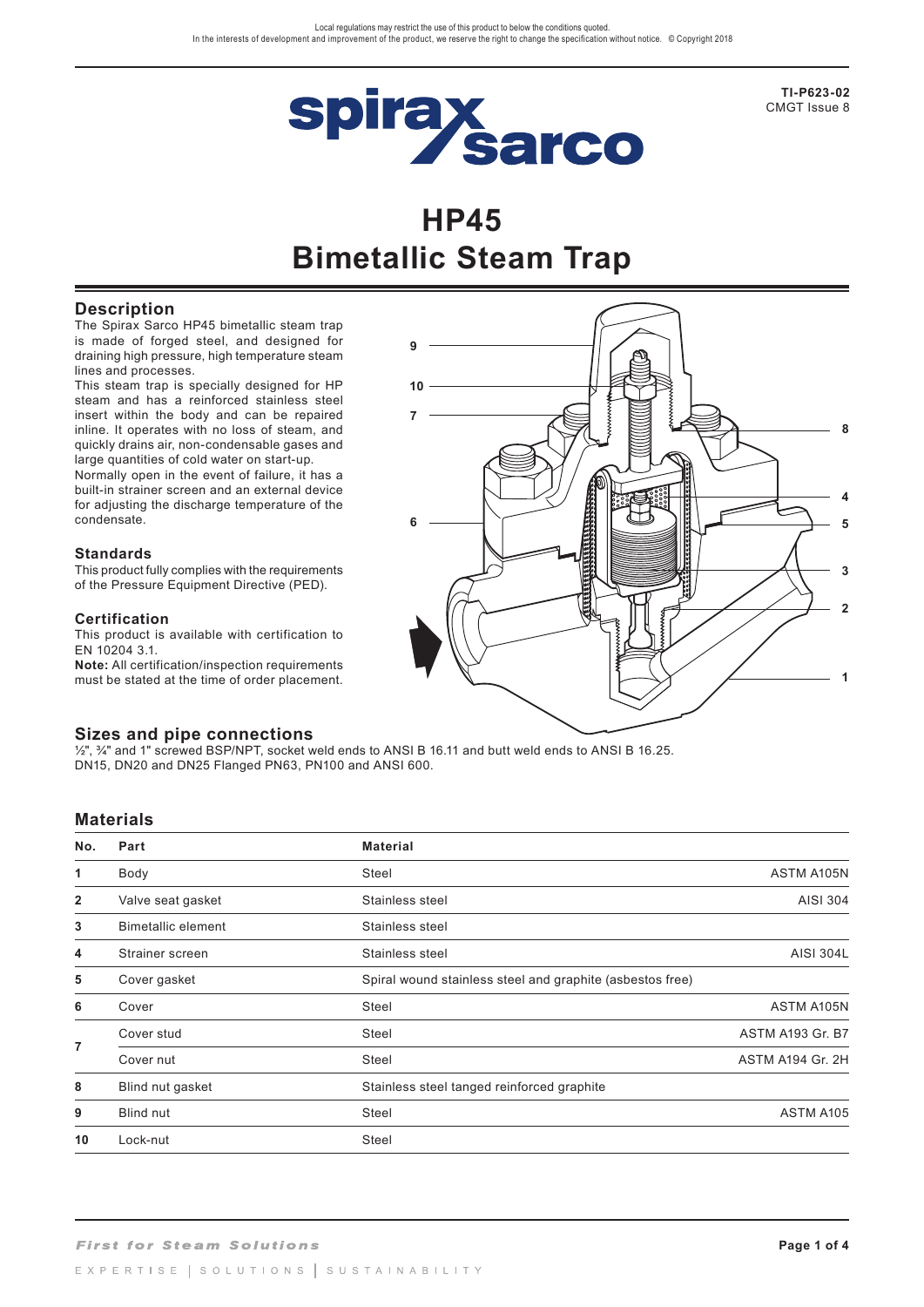## **Pressure/temperature limits**



- **A C** Flanged ANSI 600.
- **A D** Flanged PN100.
- **A E** Flanged PN63.

|            | ပ္င<br>400<br>⊤A·<br>Temperature<br>300<br>200<br>Steam<br>100<br>saturation<br>Е<br>D<br>ħс<br>curve<br>в<br>0<br>25<br>75<br>45 50<br>125<br>100<br>153<br>0<br>Pressure bar q |                                  |
|------------|----------------------------------------------------------------------------------------------------------------------------------------------------------------------------------|----------------------------------|
| A - B      | Screwed BSP/NPT, socket weld and butt weld ends.                                                                                                                                 |                                  |
| A - C      | Flanged ANSI 600.                                                                                                                                                                |                                  |
| A - D      | Flanged PN100.                                                                                                                                                                   |                                  |
| $A - E$    | Flanged PN63.                                                                                                                                                                    |                                  |
|            | The product must not be used in this region.<br>The product should not be used in this region or beyond its operating range as damage to the internals may occur.                |                                  |
|            | Body design conditions                                                                                                                                                           | PN150, Class 900 to ANSI B 16.34 |
| <b>PMA</b> | Maximum allowable pressure                                                                                                                                                       | 153 bar g @ 38 °C                |
| <b>TMA</b> | Maximum allowable temperature                                                                                                                                                    | 425 °C @ 86 bar g                |
|            | Minimum allowable temperature                                                                                                                                                    | 0 °C                             |
| <b>PMO</b> | Maximum operating pressure                                                                                                                                                       | 45 bar g @ 425 °C                |
| <b>TMO</b> | Maximum operating temperature                                                                                                                                                    | 425 °C @ 45 bar g                |
|            | Minimum operating temperature<br>Note: For lower temperatures consult Spirax Sarco.                                                                                              | 0 °C                             |
|            | Minimum inlet pressure for satisfactory operation                                                                                                                                | 15 bar g                         |
|            | ∆PMX The backpressure for correct operation must not exceed 90% of the upstream pressure.                                                                                        |                                  |
|            | Designed for a maximum cold hydraulic test pressure of:                                                                                                                          | 229 bar g                        |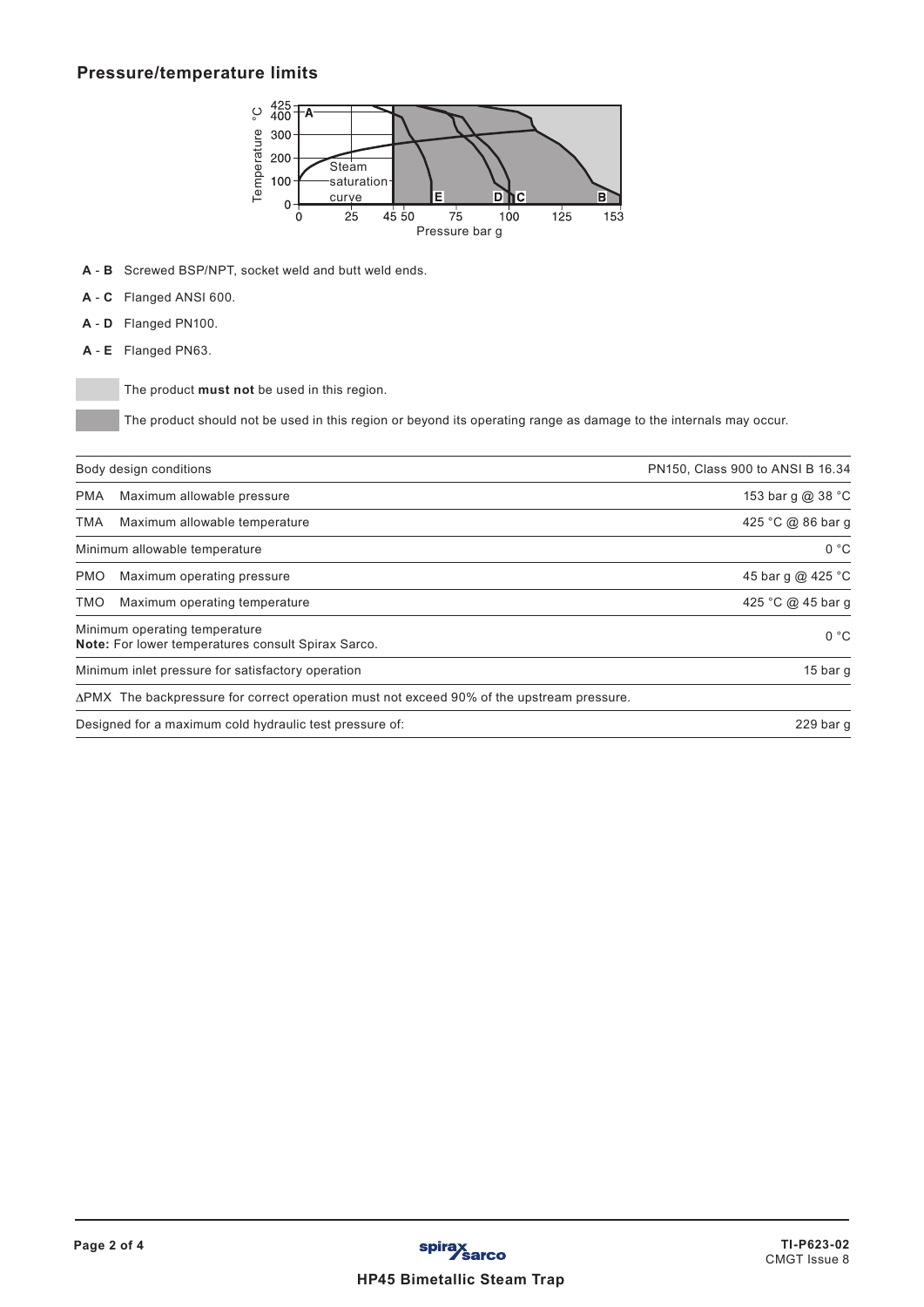### **Dimensions/weights (approximate) in mm and kg**

| <b>Size</b>                        |            | A                        | A <sub>1</sub> | в   | C  | D   | Weight |
|------------------------------------|------------|--------------------------|----------------|-----|----|-----|--------|
| $\frac{1}{2}$ " $\frac{3}{4}$ " 1" |            | $\overline{\phantom{a}}$ | 160            | 124 | 58 | 150 | 6.5    |
|                                    | PN63/PN100 | 235                      | $\overline{a}$ | 124 | 58 | 150 | 11.0   |
| <b>DN15</b>                        | ANSI 600   | 235                      | $\overline{a}$ | 124 | 58 | 150 | 9.5    |
|                                    | PN63/PN100 | 235                      | L,             | 124 | 58 | 150 | 11.5   |
| <b>DN20</b>                        | ANSI 600   | 235                      | L,             | 124 | 58 | 150 | 10.0   |
|                                    | PN63/PN100 | 235                      |                | 124 | 58 | 150 | 12.0   |
| <b>DN25</b>                        | ANSI 600   | 235                      | $\overline{a}$ | 124 | 58 | 150 | 10.5   |

**D** Withdrawal distance for bimetallic element



## **Capacities** 7000 6000  $\overline{\phantom{0}}$ 5000  $\overline{\phantom{a}}$ 4000 3000 Condensate kg/h Condensate kg/h 2000 1000<br>900<br>800 700 600  $\frac{6}{500}$  +  $\frac{15}{15}$ 15 20 25 30 35 40 45 Differential pressure bar (x 100 = kPa)

Hot water capacity  $\longrightarrow$  Cold water capacity  $\rightarrow$  -

## **Safety information, installation and maintenance**

For full details see the Installation and Maintenance Instructions (IM-P623-03) supplied with the product.

#### **Disposal**

The product is recyclable. No ecological hazard is anticipated with the disposal of this product providing due care is taken.

## **How to order**

**Example:** 1 off Spirax Sarco ½" HP45 bimetallic steam trap with socket weld end connections.